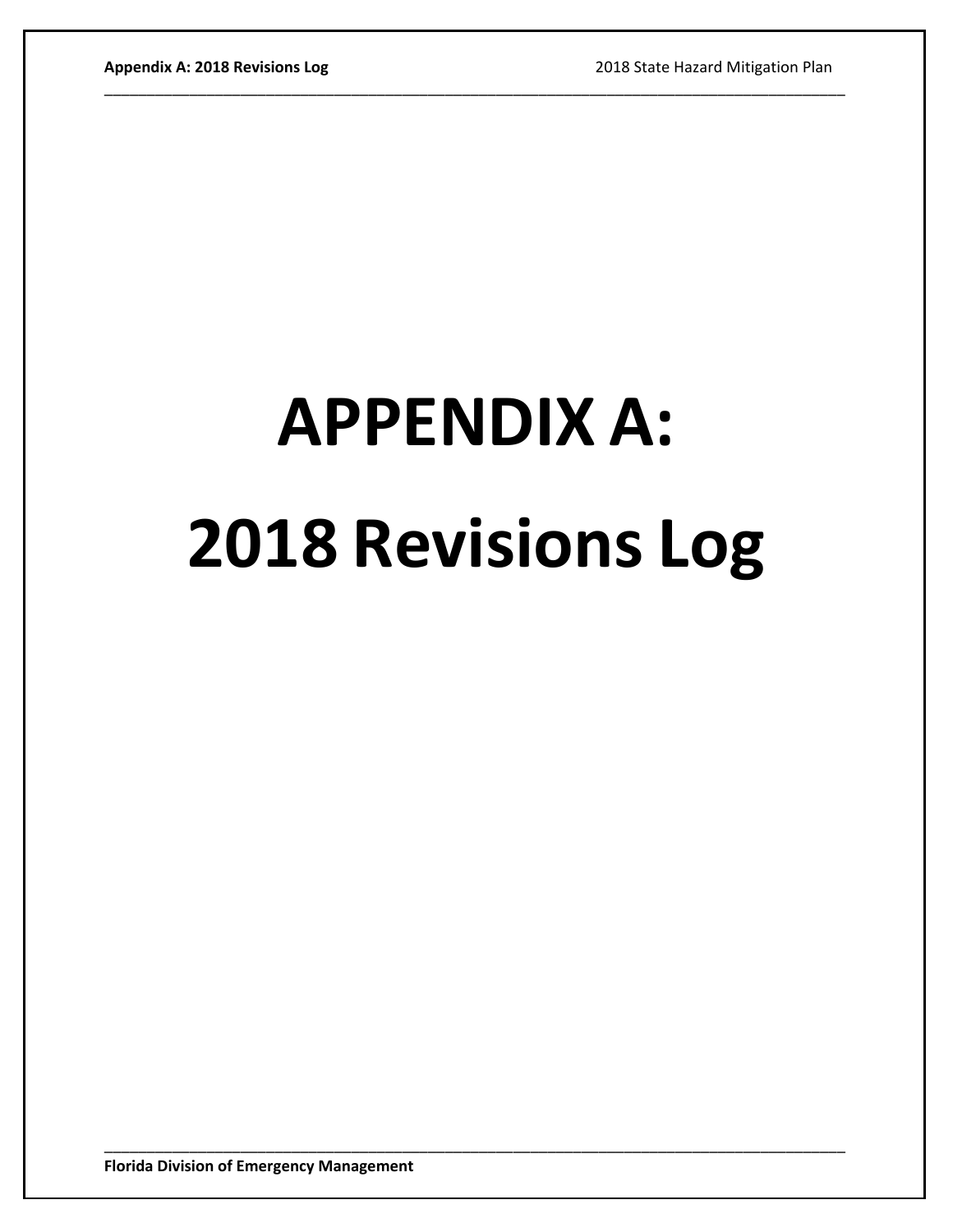| <b>2018 FLORIDA ENHANCED SHMP REVISIONS LOG</b>         |                           |                                                                                                                                                                                                                                                                 |                                                                                                                                                                                                                                                                                                                                                                                                                                     |  |
|---------------------------------------------------------|---------------------------|-----------------------------------------------------------------------------------------------------------------------------------------------------------------------------------------------------------------------------------------------------------------|-------------------------------------------------------------------------------------------------------------------------------------------------------------------------------------------------------------------------------------------------------------------------------------------------------------------------------------------------------------------------------------------------------------------------------------|--|
| 2018 Section                                            | 2013<br><b>Section</b>    | <b>Crosswalk Element</b>                                                                                                                                                                                                                                        | <b>Update Review and Analysis</b>                                                                                                                                                                                                                                                                                                                                                                                                   |  |
|                                                         |                           | <b>STANDARD STATE MITIGATION PLAN</b>                                                                                                                                                                                                                           |                                                                                                                                                                                                                                                                                                                                                                                                                                     |  |
|                                                         | <b>Planning Process</b>   |                                                                                                                                                                                                                                                                 |                                                                                                                                                                                                                                                                                                                                                                                                                                     |  |
| Planning Process and Plan<br><b>Maintenance Section</b> | 2.1, 2.2<br>Appendix<br>B | S1. Does the plan describe the planning process<br>used to develop the plan? [44 CFR §§201.4(b)<br>and $(c)(1)]$                                                                                                                                                | The Planning Process section was re-written to better reflect<br>the method the Mitigation Planning Unit and Mitigate FL<br>group uses to update the plan.                                                                                                                                                                                                                                                                          |  |
| Planning Process and Plan<br><b>Maintenance Section</b> | 2.1, 2.2<br>Appendix<br>B | S2. Does the plan describe how the state<br>coordinated<br>with<br>other<br>agencies<br>and<br>stakeholders? [44 CFR §§201.4(b) and (c)(1)]                                                                                                                     | The Planning Process section was re-written to better reflect<br>the method the Mitigation Planning Unit and the Mitigate FL<br>group uses to coordinate with other agencies and<br>stakeholders.                                                                                                                                                                                                                                   |  |
|                                                         |                           | <b>Hazard Identification and Risk Assessment</b>                                                                                                                                                                                                                |                                                                                                                                                                                                                                                                                                                                                                                                                                     |  |
| <b>Risk Assessment Section</b>                          | 3.1, 3.3                  | S3. Does the risk assessment include an overview<br>of the type and location of all natural hazards<br>that can affect the state? [44 CFR §201.4(c)(2)(i)]                                                                                                      | All natural hazard profiles were reviewed and revised,<br>including the portions with an, "overview of the type and<br>location of natural hazards that can affect the state."                                                                                                                                                                                                                                                      |  |
| <b>Risk Assessment Section</b>                          | 3.3<br>Appendix<br>D      | S4. Does the risk assessment provide an<br>overview of the probabilities of future hazard<br>events? [44 CFR §201.4(c)(2)(i)]                                                                                                                                   | The "overview of the probabilities of future hazard events"<br>sections for all natural hazard profiles was re-written based<br>on new analyses using general research and various<br>geographic information systems (GIS) programs.                                                                                                                                                                                                |  |
| <b>Risk Assessment Section</b>                          | 3.2, 3.3<br>Appendix<br>C | S5. Does the risk assessment address the<br>vulnerability of state assets located in hazard<br>areas and estimate the potential dollar losses to<br>these assets? [44 CFR §§201.4(c)(2)(ii) and<br>201.4(c)(2)(iii)]                                            | The "vulnerability of state assets" and potential loss<br>estimation sections were re-written for all natural hazards. A<br>new state facility database, GIS, and general research<br>methods were used to analyze state assets and estimate<br>losses. It was not possible to accurately estimate losses for all<br>hazards, which is noted in respective hazard profiles.                                                         |  |
| <b>Risk Assessment Section</b>                          | 3.2, 3.3<br>Appendix<br>C | S6. Does the risk assessment include an overview<br>and analysis of the vulnerability of jurisdictions<br>to the identified hazards and the potential losses<br>vulnerable<br>structures?<br>[44<br>to<br><b>CFR</b><br>§§201.4(c)(2)(ii) and 201.4(c)(2)(iii)] | The "overview and analysis of the vulnerability of jurisdictions<br>to the identified hazards and potential losses to vulnerable<br>structures" sections for all natural hazards was re-written. GIS<br>and general research methods were used to analyze<br>jurisdiction vulnerability and estimate losses. It was not<br>possible to accurately estimate losses for all hazards, which is<br>noted in respective hazard profiles. |  |
| <b>Risk Assessment Section</b>                          | 3.2, 3.3<br>Appendix<br>C | S7. Was the risk assessment revised to reflect<br>changes in development? [44 CFR §201.4(d)]                                                                                                                                                                    | The risk assessment was completed based on the most<br>updated demographic, parcel, building stock, land use, and<br>state facility data available.                                                                                                                                                                                                                                                                                 |  |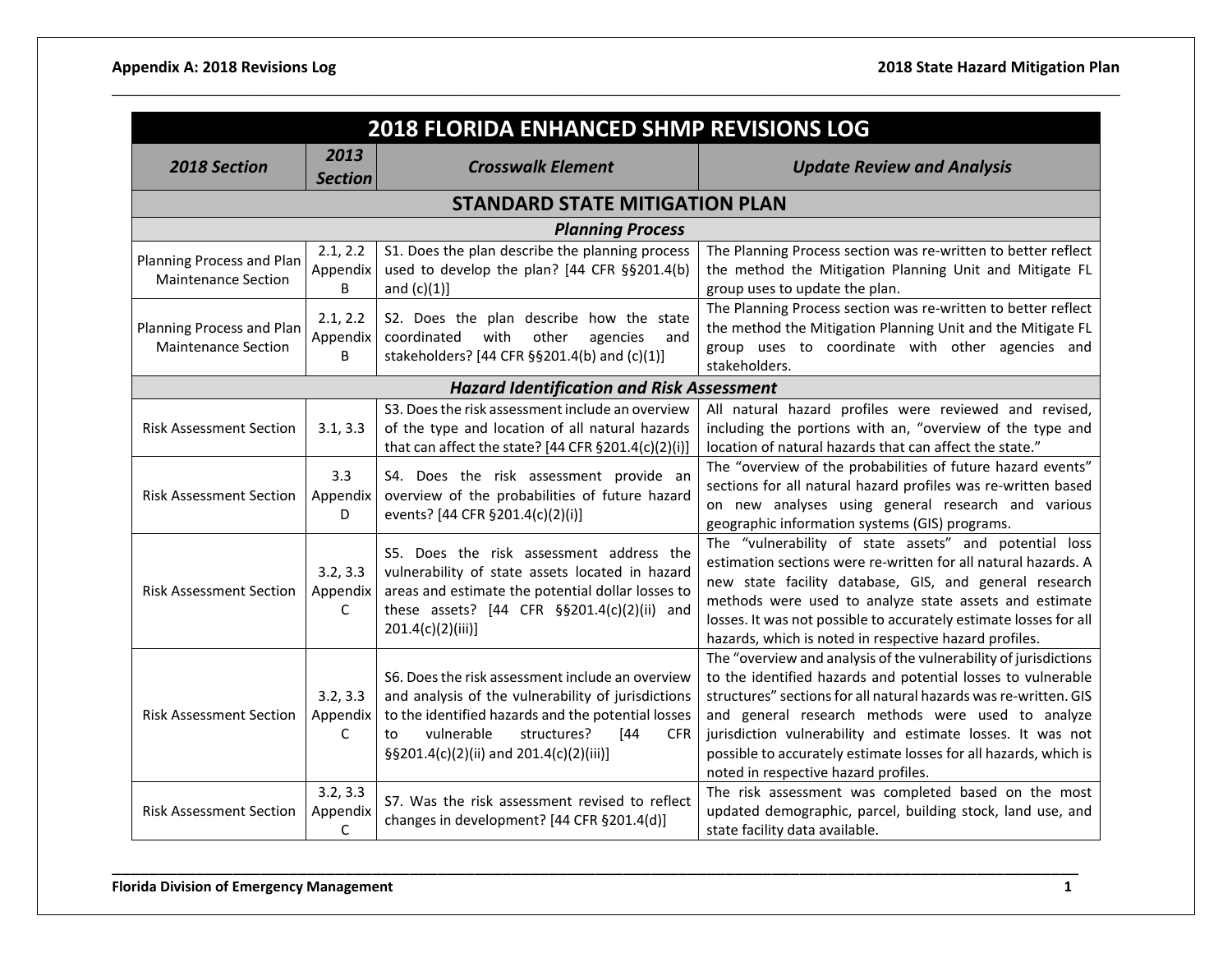| <b>2018 FLORIDA ENHANCED SHMP REVISIONS LOG</b>                                                   |                                         |                                                                                                                                                                                                                                   |                                                                                                                                                                                                                                         |
|---------------------------------------------------------------------------------------------------|-----------------------------------------|-----------------------------------------------------------------------------------------------------------------------------------------------------------------------------------------------------------------------------------|-----------------------------------------------------------------------------------------------------------------------------------------------------------------------------------------------------------------------------------------|
| 2018 Section                                                                                      | 2013<br><b>Section</b>                  | <b>Crosswalk Element</b>                                                                                                                                                                                                          | <b>Update Review and Analysis</b>                                                                                                                                                                                                       |
|                                                                                                   |                                         | <b>Mitigation Strategy and Priorities</b>                                                                                                                                                                                         |                                                                                                                                                                                                                                         |
| <b>State Mitigation Strategy</b><br>Section                                                       | 4.1                                     | S8. Does the mitigation strategy include goals to<br>reduce / avoid long-term vulnerabilities from the<br>identified hazards? [44 CFR §201.4(c)(3)(i)                                                                             | The goals and objectives were reviewed and updated by the<br>Mitigate FL group.                                                                                                                                                         |
| <b>Funding and Projects</b><br>Section;<br>Appendix M: State<br><b>Managed Projects</b>           | 5.1, 5.2<br>Appendix<br>N               | S9. Does the plan prioritize mitigation actions to<br>reduce vulnerabilities identified in the risk<br>assessment? [44 CFR §§201.4(c)(3)(iii) and (iv)]                                                                           | The state method of evaluating and prioritizing actions was<br>reviewed and updated and is discussed in the Funding and<br>Projects section. Completed, current, and future projects are<br>listed in an appendix.                      |
| <b>Funding and Projects</b><br>Section                                                            | 5.1                                     | S10. Does the plan identify current and potential<br>sources of funding to implement mitigation<br>actions and activities? [44 CFR §201.4(c)(3)(iv)]                                                                              | The plan reviews possible federal, state, and local funding<br>sources that have been and may be used to implement<br>mitigation actions and activities.                                                                                |
| Planning Process and Plan<br>Maintenance Section;<br>Appendix M: State<br><b>Managed Projects</b> | 4.2, 5.2                                | S11. Was the plan updated to reflect changes in<br>development, progress in statewide mitigation<br>efforts, and changes in priorities? [44 CFR<br>\$201.4(d)]                                                                    | A discussion of the 2018 update is included in the Planning<br>Process and Plan Maintenance Section. The status of grant-<br>funded projects is provided as an appendix. Priorities have<br>not changed significantly.                  |
|                                                                                                   |                                         | <b>State Mitigation Capabilities</b>                                                                                                                                                                                              |                                                                                                                                                                                                                                         |
| <b>State Mitigation Strategy</b><br>Section;<br><b>Funding and Projects</b><br>Section            | 4.2, 5.1,<br>5.2<br>Appendic<br>es A &G | S12. Does the plan discuss the evaluation of the<br>state's hazard management policies, programs,<br>capabilities, and funding sources to mitigate the<br>hazards identified in the risk assessment? [44<br>CFR §201.4(c)(3)(ii)] | Each agency and program description was reviewed and<br>updated by the agency liaison and FDEM. The Funding and<br>Projects Section also provides updated allocations to<br>mitigation projects from various mitigation grant programs. |
|                                                                                                   |                                         | <b>Local Coordination and Mitigation Capabilities</b>                                                                                                                                                                             |                                                                                                                                                                                                                                         |
| <b>State Mitigation Strategy</b><br>Section;<br><b>Funding and Projects</b>                       | 4.3, 4.5                                | S13. Does the plan generally describe and<br>analyze the effectiveness of local and tribal, as<br>applicable, mitigation policies, programs, and<br>capabilities? [44 CFR §201.4(c)(3)(ii)]                                       | The State Mitigation Strategy Section includes a review of<br>local mitigation programs, reflecting the most commonly<br>used programs. Local funding options are also discussed in<br>the Funding and Projects Section.                |
| <b>State Mitigation Strategy</b><br>Section                                                       | 4.3, 4.5                                | S14. Does the plan describe the process to<br>support the development of approvable local<br>and tribal, as applicable, mitigation plans? [44<br>CFR §§201.3(c)(5) and 201.4(c)(4)(i)]                                            | There is an updated narrative describing how FDEM reviews<br>and approves Local Mitigation Strategy (LMS) plans, including<br>a discussion of the Program Administration by States (PAS)<br>agreement that Florida has with FEMA.       |
| <b>Funding and Projects</b><br>Section                                                            | 5.0, 5.1,<br>5.2                        | S15. Does the plan describe the criteria for<br>prioritizing funding? [44 CFR §201.4(c)(4)(iii)]                                                                                                                                  | Federal and State grant programs and prioritization are<br>discussed in the Funding and Projects Section.                                                                                                                               |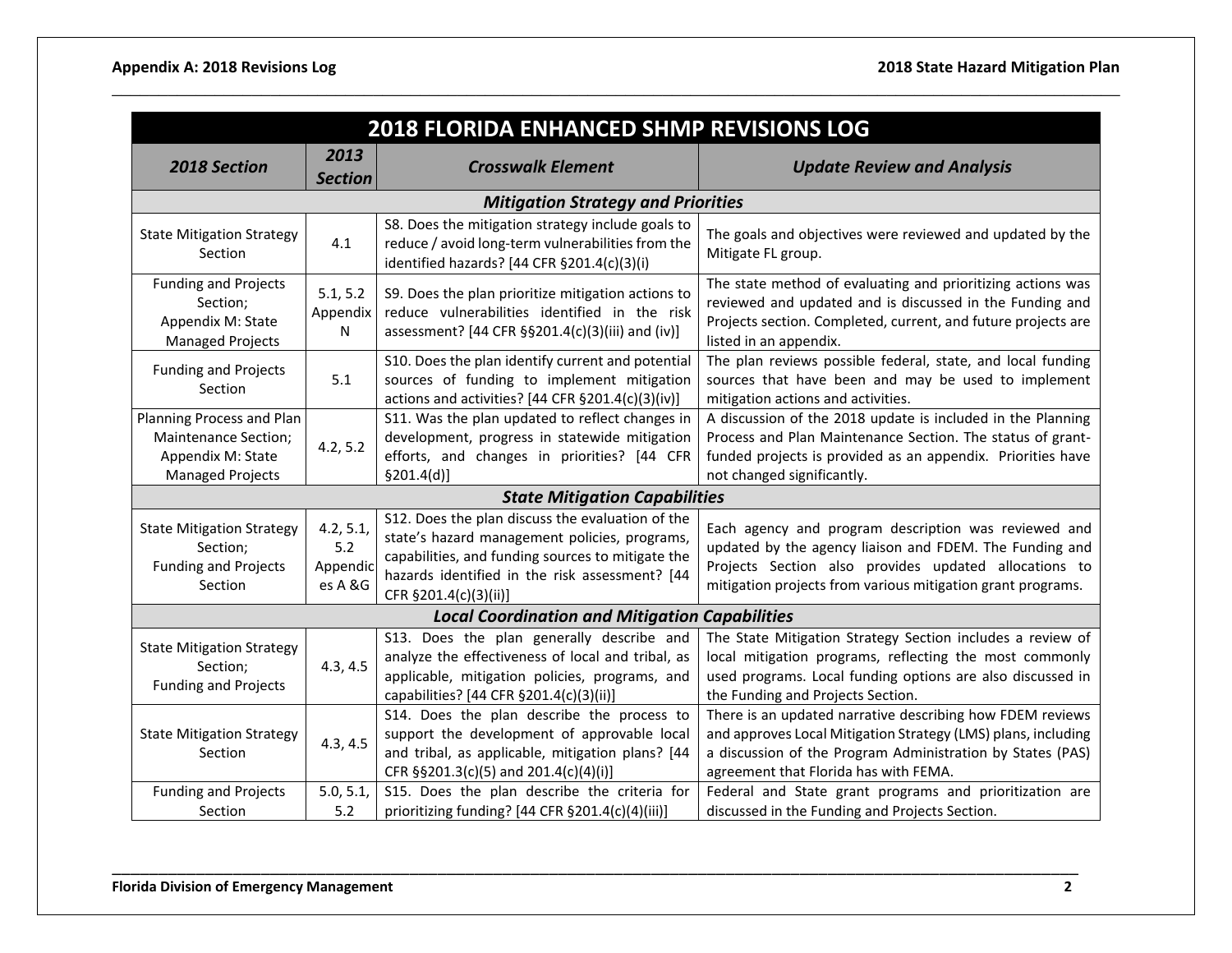| <b>2018 FLORIDA ENHANCED SHMP REVISIONS LOG</b>                                            |                        |                                                                                                                                                                                                                                                                   |                                                                                                                                                                                                                                  |
|--------------------------------------------------------------------------------------------|------------------------|-------------------------------------------------------------------------------------------------------------------------------------------------------------------------------------------------------------------------------------------------------------------|----------------------------------------------------------------------------------------------------------------------------------------------------------------------------------------------------------------------------------|
| 2018 Section                                                                               | 2013<br><b>Section</b> | <b>Crosswalk Element</b>                                                                                                                                                                                                                                          | <b>Update Review and Analysis</b>                                                                                                                                                                                                |
| <b>State Mitigation Strategy</b><br>Section                                                | 3.1, 4.3,<br>4.4       | S16. Does the plan describe the process and<br>timeframe to review, coordinate and link local<br>and tribal, as applicable, mitigation plans with<br>the state mitigation plan? [44 CFR §§201.3(c)(6),<br>201.4(c)(2)(ii), 201.4(c)(3)(iii), and 201.4(c)(4)(ii)] | There is an updated narrative regarding how FDEM reviews<br>and approves Local Mitigation Strategy (LMS) plans, including<br>a discussion of the Program Administration by States (PAS)<br>agreement that Florida has with FEMA. |
|                                                                                            |                        | <b>Plan Review, Evaluation, and Implementation</b>                                                                                                                                                                                                                |                                                                                                                                                                                                                                  |
| Planning Process and Plan<br><b>Maintenance Section</b>                                    | 7.0, 7.2               | S17. Is there a description of the method and<br>schedule for keeping the plan current? [44 CFR<br>§§201.4(c)(5)(i) and 201.4(d)]                                                                                                                                 | The Plan Maintenance section from the 2013 SHMP was re-<br>written and combined with the Planning Process section.<br>There is now a clear timeline for annual and 5-year updates.                                               |
| Planning Process and Plan<br><b>Maintenance Section</b>                                    | 5.2, 7.1               | S18. Does the plan describe the systems for<br>monitoring implementation and reviewing<br>progress? [44 CFR §§201.4(c)(5)(ii)<br>and<br>201.4(c)(5)(iii)]                                                                                                         | The Plan Maintenance section from the 2013 SHMP was re-<br>written and combined with the Planning Process section.<br>There is now a clear description of annual and 5-year reviews.                                             |
|                                                                                            |                        | <b>Adoption and Assurances</b>                                                                                                                                                                                                                                    |                                                                                                                                                                                                                                  |
| Planning Process and Plan<br>Maintenance Section;<br>Appendix S: Adoption<br>Documentation | 2.4                    | S19. Did the state provide documentation that<br>the plan has been formally adopted? [44 CFR §<br>201.4(c)(6)]                                                                                                                                                    | The adoption documentation has been moved from within<br>the Planning Process Section to an appendix for easier<br>reference.                                                                                                    |
| <b>Introduction Section</b>                                                                | 2.3                    | S20. Did the state provide assurances? [44 CFR<br>§201.4(c)(7)]                                                                                                                                                                                                   | The assurances statement was moved from within the<br>Planning Process Section to the Introduction Section.                                                                                                                      |
|                                                                                            |                        | <b>Repetitive Loss (RL) Strategy</b>                                                                                                                                                                                                                              |                                                                                                                                                                                                                                  |
| <b>Risk Assessment Section</b>                                                             | 3.4                    | RL1. Did Element S6 (risk assessment) address<br>RL and SRL properties? [44 CFR §§201.4(c)(2)(ii),<br>201.4(c)(2)(iii), and 201.4(c)(3)(v)]                                                                                                                       | The Risk Assessment Section, Flood Hazard Profile addresses<br>RL and SRL properties.                                                                                                                                            |
| <b>State Mitigation Strategy</b><br>Section                                                | 4.1, 4.2,<br>$6.2$     | RL2. Did Element S8 (mitigation goals) address RL<br>and SRL properties? [44 CFR §§201.4(c)(3)(i) and<br>201.4(c)(3)(v)]                                                                                                                                          | The State Mitigation Strategy Section addresses RL and SRL<br>properties.                                                                                                                                                        |
| <b>State Mitigation Strategy</b><br>Section                                                | 6.4<br>Appendix<br>P   | RL3. Did Element S9 (mitigation actions) address<br>RL and SRL properties? [44 CFR §§201.4(c)(3)(iii)<br>and 201.4(c)(3)(v)]                                                                                                                                      | The State Mitigation Strategy Section addresses RL and SRL<br>properties.                                                                                                                                                        |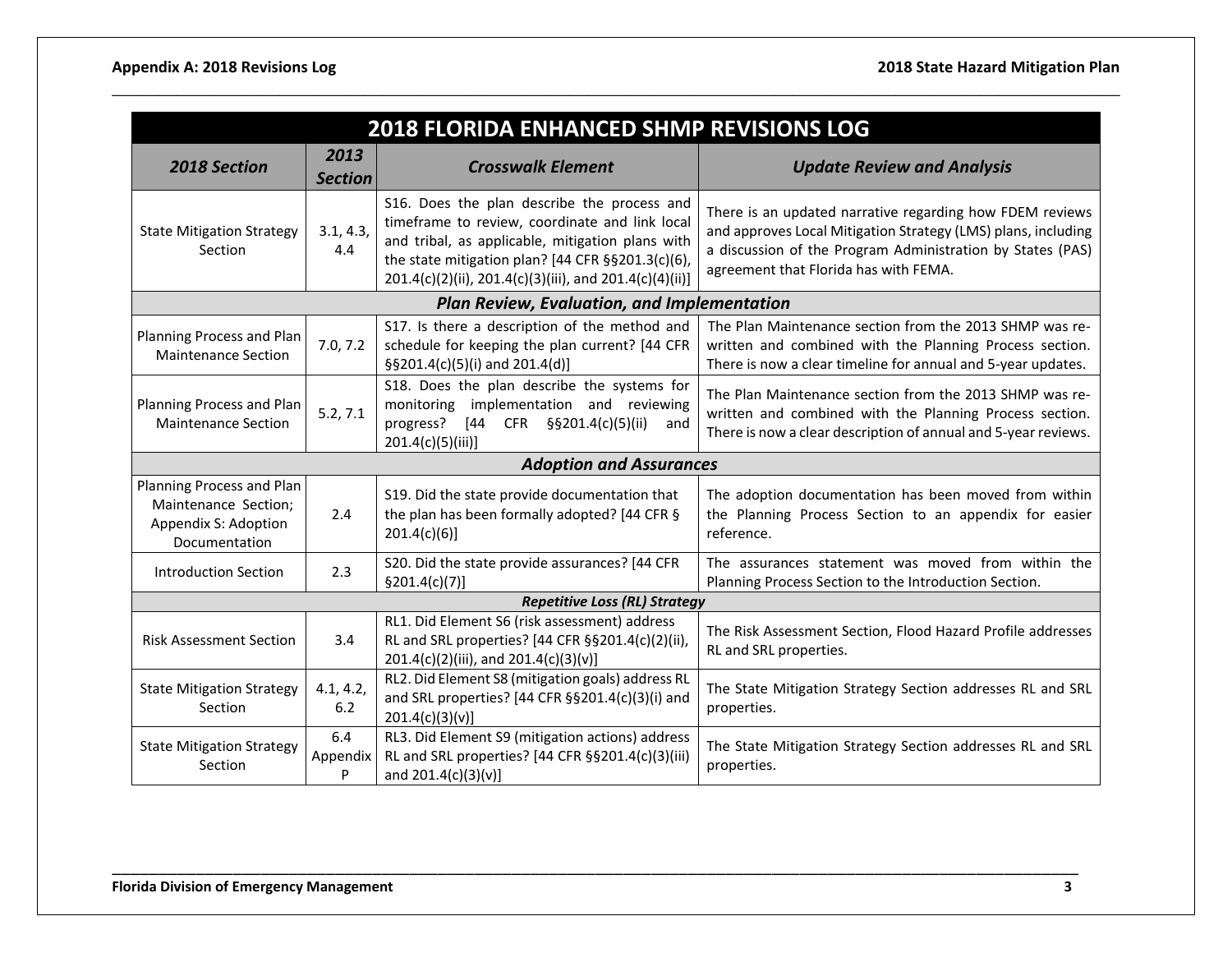| <b>2018 FLORIDA ENHANCED SHMP REVISIONS LOG</b>                                                    |                        |                                                                                                                                                                                                                    |                                                                                                                                                                                                                  |
|----------------------------------------------------------------------------------------------------|------------------------|--------------------------------------------------------------------------------------------------------------------------------------------------------------------------------------------------------------------|------------------------------------------------------------------------------------------------------------------------------------------------------------------------------------------------------------------|
| 2018 Section                                                                                       | 2013<br><b>Section</b> | <b>Crosswalk Element</b>                                                                                                                                                                                           | <b>Update Review and Analysis</b>                                                                                                                                                                                |
| <b>State Mitigation Strategy</b><br>Section;<br><b>Funding and Projects</b><br>Section             | 5.1, 6.8               | RL4. Did Element S10 (funding sources) address<br>RL and SRL properties? [44 CFR §§201.4(c)(3)(iv)<br>and $201.4(c)(3)(v)$ ]                                                                                       | The State Mitigation Strategy Section and the Funding and<br>Projects Section both address RL and SRL properties.                                                                                                |
| <b>State Mitigation Strategy</b><br>Section                                                        | <b>NA</b>              | RL5. Did Element S13 (local and tribal, as<br>applicable, capabilities) address RL and SRL<br>properties? [44 CFR §§201.4(c)(3)(ii)<br>and<br>201.4(c)(3)(v)]                                                      | The State Mitigation Strategy Section includes a discussion of<br>local capabilities, including regarding RL and SRL properties.                                                                                 |
| <b>State Mitigation Strategy</b><br>Section;<br><b>Funding and Projects</b><br>Section             | 5.1                    | RL6. Did Element S15 (prioritizing funding)<br>address RL and SRL properties? [44 CFR §§<br>201.4(c)(4)(iii) and 201.4(c)(3)(v)]                                                                                   | The State Mitigation Strategy Section and the Funding and<br>Projects Section both address RL and SRL properties.                                                                                                |
|                                                                                                    |                        | <b>ENHANCED STATE MITIGATION PLAN</b>                                                                                                                                                                              |                                                                                                                                                                                                                  |
|                                                                                                    |                        | <b>Meet Standard State Mitigation Plan Elements</b>                                                                                                                                                                |                                                                                                                                                                                                                  |
| N/A                                                                                                | <b>NA</b>              | E1. Does the Enhanced plan include all elements<br>of the standard state mitigation plan? [44 CFR<br>§201.5(b)]                                                                                                    | N/A                                                                                                                                                                                                              |
|                                                                                                    |                        | <b>Integrated Planning</b>                                                                                                                                                                                         |                                                                                                                                                                                                                  |
| Planning Process and Plan<br><b>Maintenance Section;</b><br><b>Funding and Projects</b><br>Section | 4.5, 5.1               | E2. Does the plan demonstrate integration to the<br>extent practicable with other state and/or<br>regional<br>planning<br>initiatives<br>and FEMA<br>mitigation programs and initiatives? [44 CFR<br>§201.5(b)(1)] | Both the State Mitigation Strategy Section and the Funding<br>and Projects Section include an updated discussion of federal,<br>state, and local mitigation planning programs and initiatives.                   |
| <b>State Mitigation Capabilities</b>                                                               |                        |                                                                                                                                                                                                                    |                                                                                                                                                                                                                  |
| <b>State Mitigation Strategy</b><br>Section                                                        | 2.0                    | E3. Does the state demonstrate commitment to<br>a comprehensive mitigation program? [44 CFR<br>\$201.5(b)(4)]                                                                                                      | The State Mitigation Strategy Section provides a discussion of<br>the comprehensive mitigation program in Florida, which<br>includes many federal, state, regional, and local agencies and<br>programs.          |
| Funding and Projects;<br>Appendix M: State<br><b>Managed Projects</b>                              | 4.2                    | E4. Does the enhanced plan document capability<br>to implement mitigation actions? [44 CFR<br>§§201.5(b)(2)(i), 201.5(b)(ii), and 201.5(b)(iv)]                                                                    | The Funding and Projects Section provides explanation of<br>how Florida manages mitigation grants. An appendix is also<br>included to show the current status of various federal and<br>state mitigation grants. |